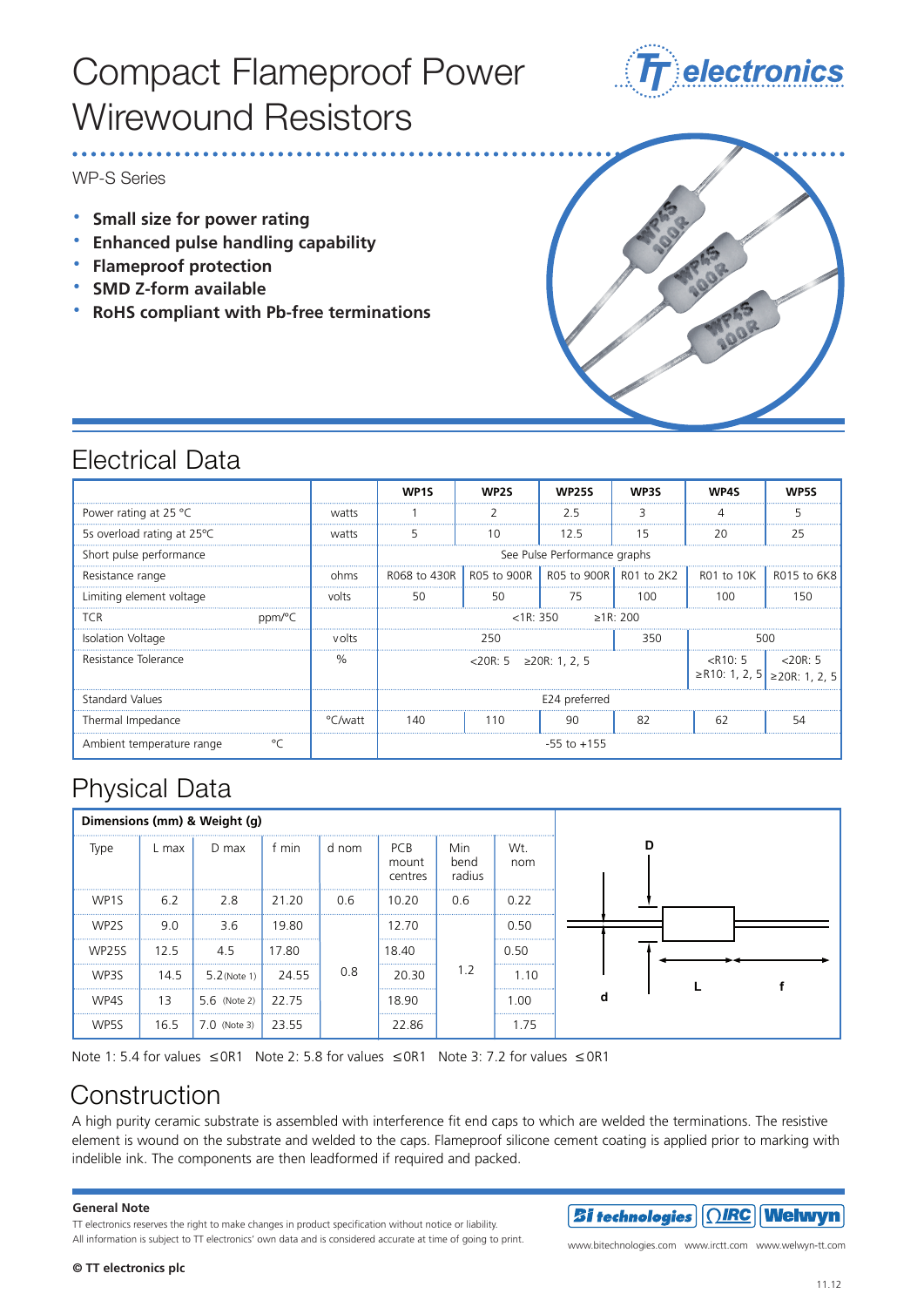WP-S Series *Welwyn Components* WP-S Series *Welwyn Components* WP-S Series *Welwyn Components*

#### Terminations Terminations erminations

Material: The terminations of the terminations meet the terminations of IEC 68.21 Strength: The terminations meet the requirements of IEC 68.2.21 Solderability: The terminations meet the requirements of IEC 115-1 Clause 4.17.3.2 Solderability: The terminations meet the requirements of IEC 115-1 Clause 4.17.3.2 Strength: The terminations meet the requirements of IEC 68.2.21  $S$ olderability. The terminations meet the requirements of IEC 115-1 Clause 4.17.3.2

#### Marking Marking weak resistors  $\mathcal{P}_3$  resistors  $\mathcal{P}_4$  and above are marked with in conformance with IEC62. Marking Marking

WP1S, WP2S, WP25S and WP3S resistors R10 and above are marked with four or five colour bands in conformance with IEC62. .<br>Values below R10 are marked with three bands (two digits indicating value in milliohms, and tolerance); there is no multiplier band. WP4S and WP5S resistors are legend marked with type reference, resistance value and tolerance.

### Solvent Resistance Solvent Resistance The body protection and marking are resistant to all normal industrial cleaning solvents suitable for printed circuits. Solvent Resistance Solvent Resistance

The body protection and marking are resistant to all normal industrial cleaning solvents suitable for printed circuits.

### Flammability<br>Flammability Flammability

The resistor coating will not burn or emit incandescent particles under any condition of applied temperature or power overload.

#### Performance Data Performance Data Performance Data Performance Data

|                                     |        | Maximum             | <b>Typical Change</b> |
|-------------------------------------|--------|---------------------|-----------------------|
| Load at rated power: 1000hrs @ 25°C | AR%    | $5 + 0.001 \Omega$  |                       |
| Dry heat: 1000hrs @ 200 $\degree$ C | ∧R%    | .<br>$5 + 0.0010$   |                       |
| Short term overload (5 x Pr for 5s) | ∧R%    | <br>$5 + 0.0010$    |                       |
| Derating from rated power @25°C     |        | Zero at 280°C       |                       |
| Climatic                            | $AR\%$ | 5 + 0.001 0         |                       |
| Climatic category                   |        | 55/200/56<br>       |                       |
| TRC & Vibration                     | AR%    | $5 + 0.001$<br><br> |                       |
| Robustness & solder heat            | 1 R %  | $5 + 0.0010$        |                       |
| Long term damp heat (56 days)       | 1 R %  | $5 + 0.0010$        |                       |

### Pulse Performance Pulse Performance Pulse Performance

 $T_{\rm D}$  pulse energy capacity limits in the graph below 100ms duration, low means  $\sim$ The pulse energy capacity limits in the graph below relate to pulses below 100ms duration, low mean power dissipation and at  $75^{\circ}$ Capacity limits in the graph below relate to pulses below 100ms duration, low means  $\sim$ 25ºC. 25ºC.



Value (ohms)

### WP-S Short Pulse Energy Capacity WP-S Short Pulse Energy Capacity

#### **General Note © Welwyn Components Limited** Bedlington, Northumberland NE22 7AA, UK

**General Note**<br>TT electronics reserves the right to make changes in product specification without notice or liability. All information is subject to TT electronics' own data and is considered accurate at time of going to print. www.bitechnologies.com www.irctt.com www.welwyn-tt.com

www.bitechnologies.com www.irctt.com www.welwyn-tt.com  $\bm{\mathcal{B}}$ i technologies  $||\textcolor{red}{\textcirc}||$ Welwyn

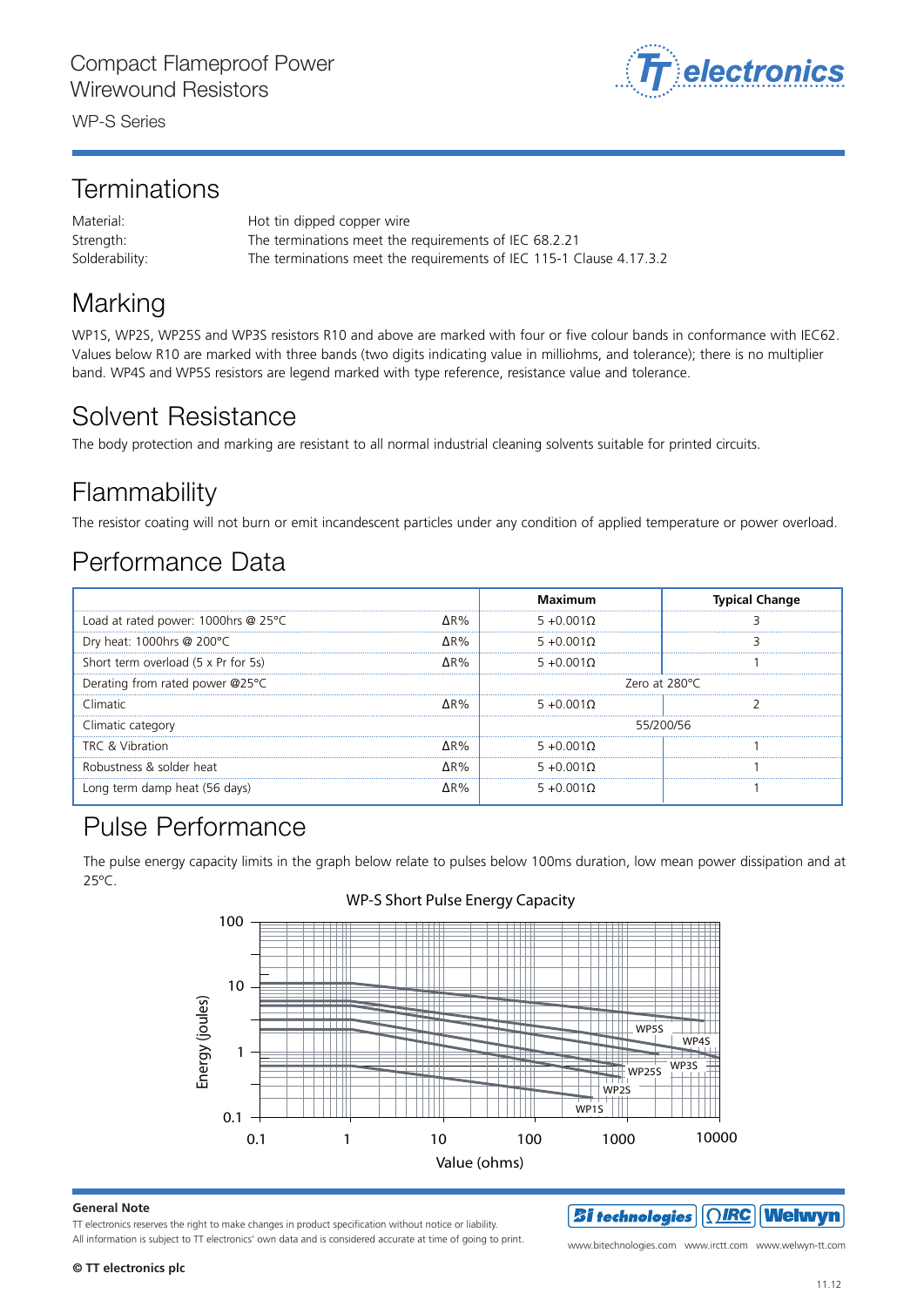

WP-S Series WP-S Series *Welwyn Components*

### Application Notes

1. If the resistors are to dissipate full rated power, it is recommended that the terminations should not be soldered closer than 4mm from the body.

2. Due to operating temperature limits imposed by some PCB materials, derating may be necessary. An estimate of the temperature rise to be expected at the center of the body can be calculated using the thermal impedance figures given under Electrical Data.

3. WP-S resistors can also be supplied with radial, goalpost or lancet pre-formed leads. WP2S, WP3S, WP4S and WP5S are also available in an SMD format with Z formed leads and packed in blister tape. Consult factory for details.



## Packaging

The standard packaging for WP-S is taped. The critical dimensions are shown in Figure 1. The component wires will not protrude beyond the outside edge of the tapes. Taped product is then packed into boxes or onto reels; see Ordering Procedure for details. Alternative packaging is available by request. Pre-formed resistors are supplied loose packed in plastic bags or boxes.

| Dimensions (mm)   | b  | c  |
|-------------------|----|----|
| WP <sub>1S</sub>  | 52 | 5  |
| WP <sub>2</sub> S | 52 | 5  |
| <b>WP25S</b>      | 52 | 5  |
| WP3S              | 67 | 10 |
| WP4S              | 63 | 10 |
| WP5S              | 63 | 10 |



#### **General Note**

TT electronics reserves the right to make changes in product specification without notice or liability. All information is subject to TT electronics' own data and is considered accurate at time of going to print.<br>

www.bitechnologies.com www.irctt.com www.welwyn-tt.com